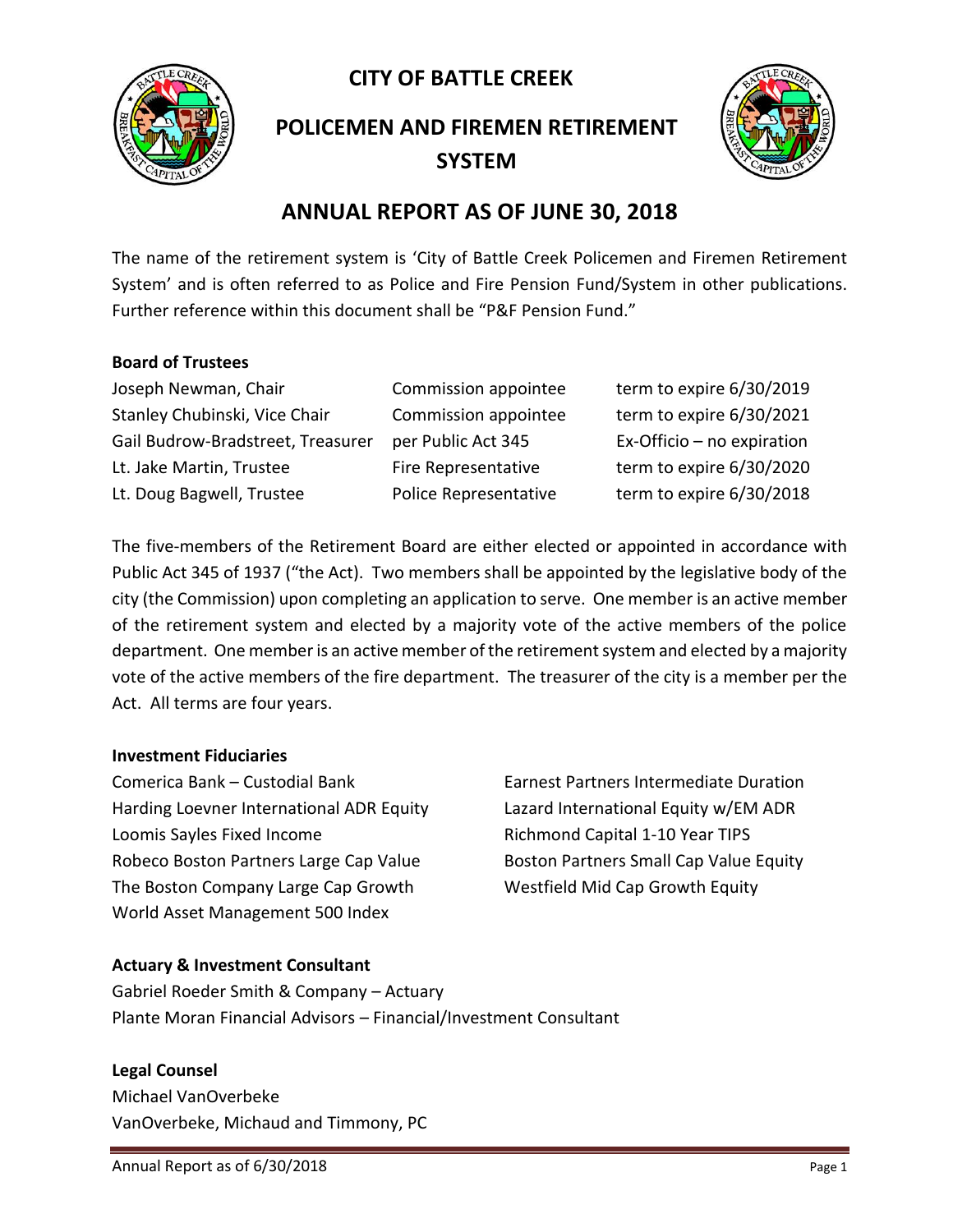# **COMPARATIVE SUMMARY RESULTS of the June 30, 2018, June 30, 2017 and June 30, 2016 Actuarial Valuation Reports**

The objective of the P&F Pension Fund is to establish and receive contributions, expressed as percents of active member payroll, which will remain approximately level from year-to-year and will not have to be increased for future generations of citizens. This objective meets the requirements of Act No. 345 of the Public Acts of 1937, as amended, and the Michigan constitution.

To determine an appropriate Employer contribution level for the ensuing year and to gauge how the P&F Pension Fund's funding is meeting this fundamental objective, an independent firm of actuaries, Gabriel Roeder Smith & Company, conducts annual actuarial valuations.

These valuations are based on the P&F Pension Fund's past experience, information about current members, financial markets and assumptions concerning the future demographic and economic activity. There are no closed divisions within the P&F Pension Fund. The results of the June 30, 2018 valuation, June 30, 2017 valuation, and June 30, 2016 valuation based on the established funding objective, are summarized below:

#### **EMPLOYER CONTRIBUTION RATES As a Percentage of Active Member Payroll**

| <b>Contributions to Provide Benefits</b> | <b>July 1, 2019</b> | <b>July 1, 2018</b> | July 1, 2017 |
|------------------------------------------|---------------------|---------------------|--------------|
| Normal Cost: Total                       | 27.49%              | 27.51%              | 26.10%       |
| Amortization Payment - Initial Unfunded  | 17.02%              | 15.69%              | 13.45%       |
| <b>Total Contribution Requirement</b>    | 44.51%              | 43.20%              | 39.55%       |
| Member Contribution - Average            | 9.90%               | 9.84%               | 8.54%        |
| <b>Computed Employer Rate</b>            | 34.61%              | 33.36%              | 31.01%       |

## **COMPUTED AND ACTUAL CITY CONTRIBUTIONS Comparative Statement**

|                    | <b>Valuation Date</b> | Budgeted/*Actual           |                          | City's Computed %<br>of Payroll |
|--------------------|-----------------------|----------------------------|--------------------------|---------------------------------|
| <b>Fiscal Year</b> | June 30               | <b>Dollar Contribution</b> | <b>Valuation Payroll</b> | Contributions                   |
| 2019/20            | 2018                  | \$5,870,021                | \$14,324,168             | 34.61%                          |
| 2018/19            | 2017                  | \$5,544,034                | \$14,216,474             | 33.36%                          |
| 2017/18            | 2016                  | *\$5,180,487               | \$13,470,636             | 31.01%                          |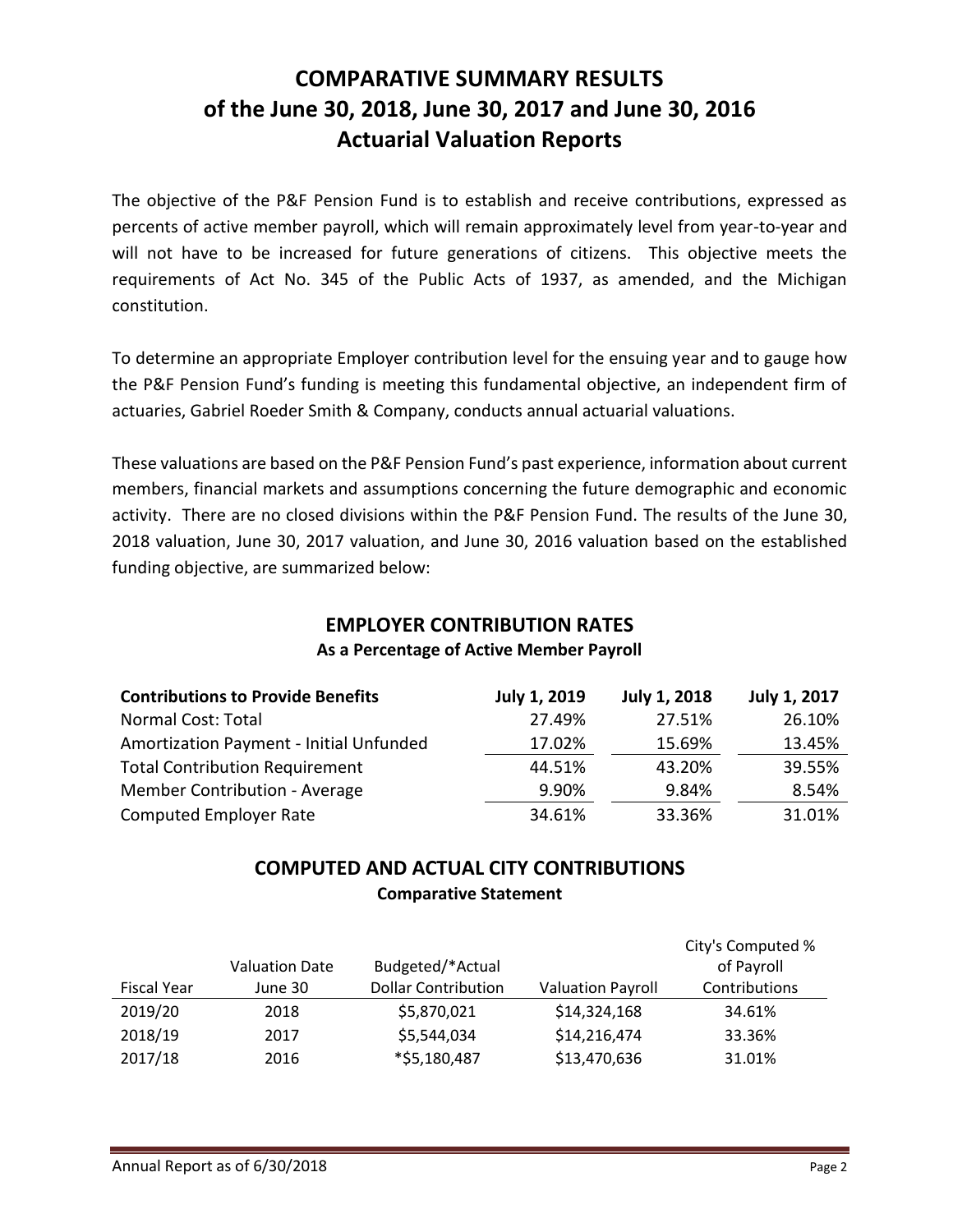#### **FUNDED STATUS**

|                                    | June 30, 2018 | June 30, 2017 | June 30, 2016 |
|------------------------------------|---------------|---------------|---------------|
|                                    |               |               |               |
| <b>Actuarial Accrued Liability</b> | 192,915,000   | 184,652,000   | 171,939,000   |
| <b>Actuarial Value of Assets</b>   | 145,749,000   | 140,243,000   | 135,408,000   |
| <b>Funded Ratio</b>                | 75.60%        | 76.00%        | 78.80%        |

## **SUMMARY OF CURRENT ASSET INFORMATION**

*Revenues & Expenses*

|                                        | 2017-18          | 2016-17          | 2015-16          |
|----------------------------------------|------------------|------------------|------------------|
| Market Value - July 1                  | \$138,509,337    | \$132,048,993    | \$133,850,434    |
| Revenues:                              |                  |                  |                  |
| <b>Member Contributions</b>            | \$<br>1,478,257  | \$<br>1,215,059  | \$<br>1,077,632  |
| <b>Employer Contributions</b>          | \$<br>5,180,487  | \$<br>4,746,323  | \$<br>4,664,957  |
| Interest & Dividends                   | \$<br>2,793,846  | \$<br>2,818,157  | \$<br>2,841,493  |
| Realized and Unrealized Gain (Loss)    | \$<br>7,911,067  | \$<br>9,253,630  | \$<br>221,390    |
| <b>Total Revenues</b>                  | \$<br>17,363,657 | \$<br>18,033,169 | \$<br>8,805,472  |
| Expenditures:                          |                  |                  |                  |
| <b>Refunds of Member Contributions</b> | \$<br>68,887     | \$<br>20,019     | \$<br>3,067      |
| <b>Retirement Benefits Paid Out</b>    | \$<br>9,997,796  | \$<br>10,355,887 | \$<br>9,441,511  |
| <b>Administrative Expenses</b>         | \$<br>214,905    | \$<br>219,010    | \$<br>216,729    |
| <b>Health Insurance Premiums</b>       | \$<br>500,000    | \$<br>500,000    | \$<br>500,000    |
| <b>Investment Expense</b>              | \$<br>502,942    | \$<br>477,910    | \$<br>445,606    |
| <b>Total Expenses</b>                  | \$<br>11,284,530 | \$<br>11,572,826 | \$<br>10,606,913 |
| Market Value - June 30                 | \$144,588,464    | \$138,509,336    | \$132,048,993    |

## **BATTLE CREEK P&F ASSET CLASS RETURN ASSUMPTIONS**

| <b>Asset Class</b>            | Projected Real Returns (2019-2028) |
|-------------------------------|------------------------------------|
|                               |                                    |
| Domestic Large Cap equity     | 4.75%                              |
| Domestic Small/Mid Cap Equity | 5.00%                              |
| International equity          | 5.00%                              |
| Broad Fixed income            | 1.50%                              |
| Cash                          | 0.25%                              |
|                               |                                    |
| Assumed Inflation             | 2.25%                              |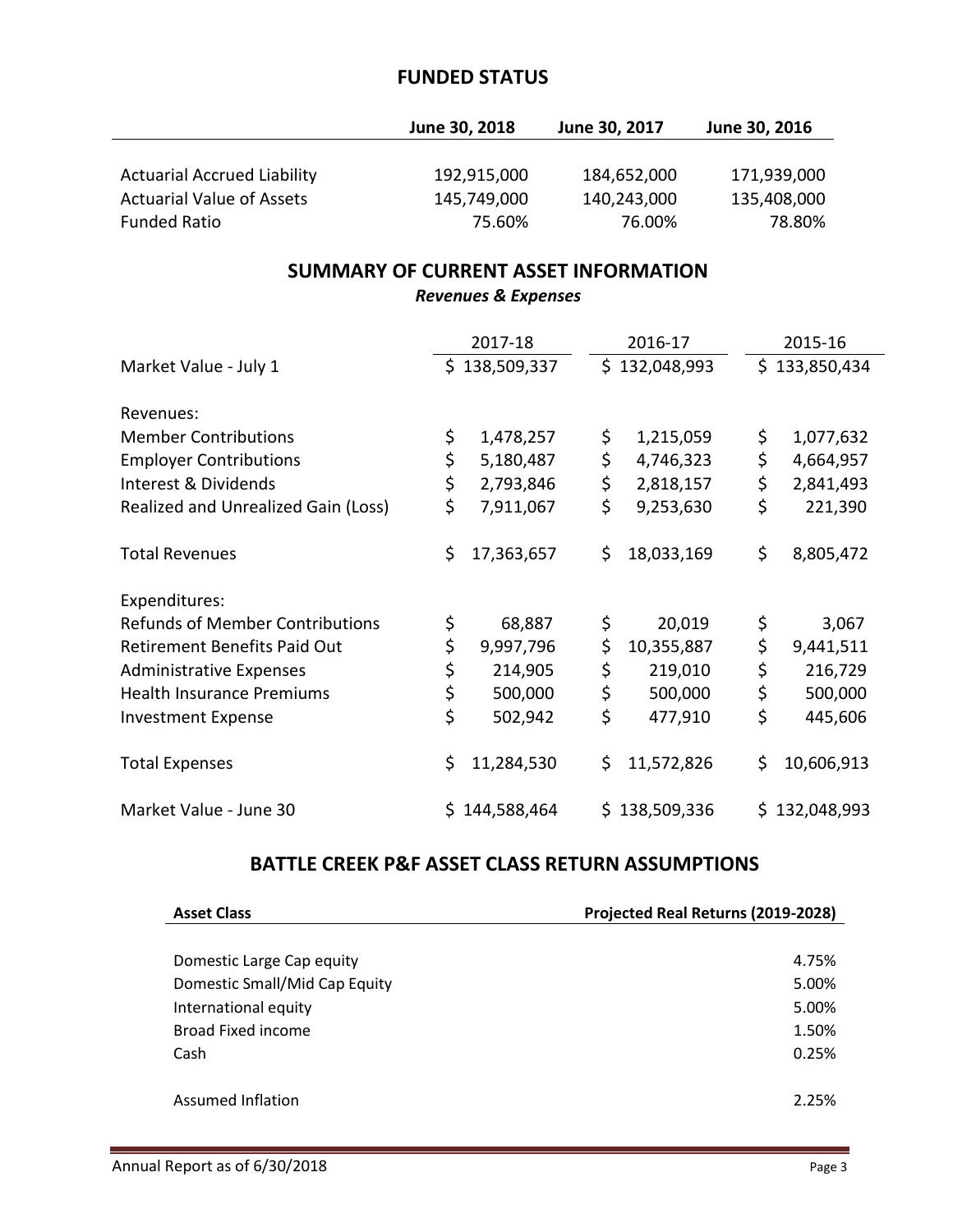## **ANNUAL BENEFITS**

|      |                     | Age & Service Retirees | <b>Disability Retirees</b> | <b>Survivor Beneficiaries</b> |
|------|---------------------|------------------------|----------------------------|-------------------------------|
| 2018 |                     |                        |                            |                               |
|      | Number of retirees  | 212                    | 9                          | 35                            |
|      | Total benefits paid | \$9,311,473            | \$253,386                  | \$650,699                     |
|      | Average             | \$43,922               | \$28,154                   | \$18,591                      |
| 2017 |                     |                        |                            |                               |
|      | Number of retirees  | 207                    | 6                          | 36                            |
|      | Total benefits paid | \$8,737,832            | \$134,573                  | \$659,443                     |
|      | Average             | \$42,212               | \$22,429                   | \$18,318                      |
| 2016 |                     |                        |                            |                               |
|      | Number of retirees  | 210                    | 6                          | 34                            |
|      | Total benefits paid | \$8,693,339            | \$134,573                  | \$618,276                     |
|      | Average             | \$41,397               | \$22,429                   | \$18,185                      |
|      |                     |                        |                            |                               |

## **MEMBER AND RETIREE DATA**

| <b>ACTIVE MEMBERS</b>                               | 2018 | 2017           | 2016         |
|-----------------------------------------------------|------|----------------|--------------|
| Police:<br>Lieutenants                              | 4    | 5              | 4            |
|                                                     |      |                |              |
| Sergeants (POLC)                                    | 17   | 15             | 16           |
| Non-Supervisory (POLC)                              | 81   | 83             | 80           |
| Non-Represented                                     | 5    | 6              | 6            |
| Fire:                                               |      |                |              |
| Chiefs (OSP)                                        | 3    | 4              | 4            |
| Firefighters (IAFF)                                 | 70   | 74             | 77           |
| Firefighters (IAFF) (DROP)                          | 4    | 1              | 0            |
| Non-Represented                                     | 1    | 1              | 1            |
| <b>RETIREES</b>                                     | 2018 | 2017           | 2016         |
| Age & Service Benefits:                             |      |                |              |
| Straight Life benefit-terminates @ death            | 40   | 43             | 47           |
| Straight Life benefit-60% survivor benefit          | 171  | 163            | 163          |
| Option 2 benefit-50% joint & survivor               | 1    | 1              | $\mathbf{1}$ |
| Survivor benefit (retiree deceased)                 | 31   | 32             | 30           |
| Casualty Benefits (includes survivor beneficiaries) |      |                |              |
| <b>Duty Disability benefits</b>                     | 5    | 4              | 4            |
| Non-duty Disability benefits                        | 4    | $\overline{2}$ | 1            |
| <b>Duty Death benefits</b>                          | 1    | 1              | 1            |
| Non-duty Death benefits                             | 3    | 3              | 3            |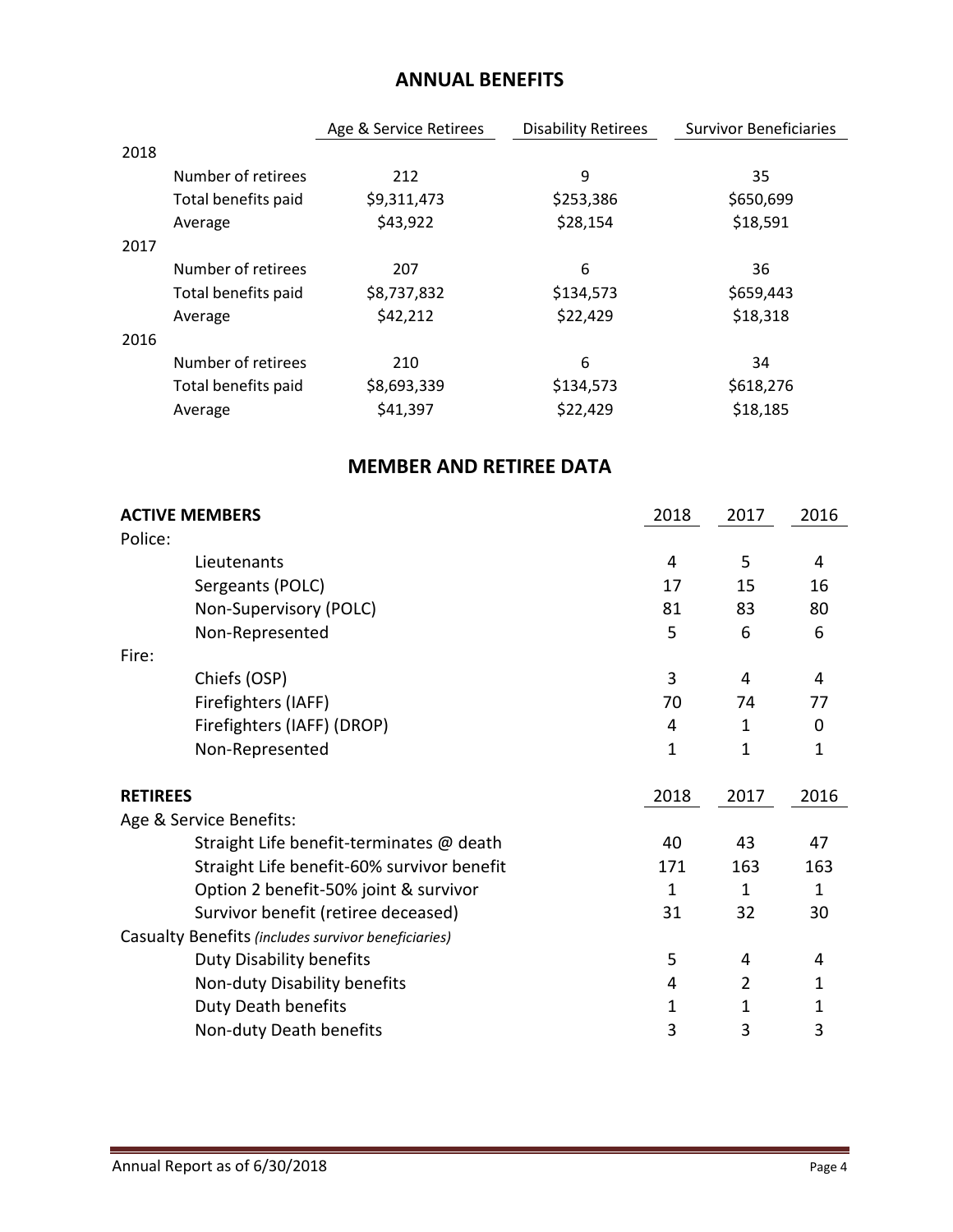## **ANNUAL BUDGET VERSUS ACTUAL 7/1/2017 - 6/30/2018**

|                                        | <b>Budget</b> | <b>Actual</b> |
|----------------------------------------|---------------|---------------|
|                                        | 2017/2018     | 2017/2018     |
| <b>REVENUE</b>                         |               |               |
| <b>Member Contributions</b>            | \$1,110,000   | \$1,478,257   |
| <b>Employer Contributions</b>          | \$5,170,355   | \$5,180,487   |
| Investment Income                      |               |               |
| Interest & Dividends                   | \$2,725,000   | \$2,793,846   |
| Realized & Unrealized Gains (Loss)     | \$2,045,000   | \$7,806,720   |
| Other                                  |               |               |
| <b>Securities Lending</b>              | \$25,000      | \$104,347     |
| <b>Health Contribution</b>             | \$500,000     | \$500,000     |
| <b>TOTAL REVENUES</b>                  | \$11,575,355  | \$17,863,657  |
|                                        |               |               |
| <b>EXPENDITURES</b>                    |               |               |
| <b>Benefit Payments</b>                | \$9,560,000   | \$9,997,796   |
| <b>Health Insurance</b>                | \$500,000     | \$500,000     |
| <b>Refunds of Member Contributions</b> | \$0           | \$68,887      |
| Administrative Expense:                |               |               |
| Investment Settlement (SIGMA)          | \$0           | \$10,937      |
| <b>Counseling Fees</b>                 | \$96,000      | \$1,800       |
| <b>Investment Management Fees</b>      | \$478,000     | \$502,942     |
| <b>Financial Consultant Fees</b>       | \$95,000      | \$95,000      |
| <b>Custody Fees</b>                    | \$65,000      | \$69,948      |
| Audit & Actuary                        | \$26,000      | \$29,200      |
| <b>Administrative Services</b>         | \$0           | \$8,040       |
| Legal Fees                             | \$2,000       | \$4,515       |
| Memberships                            | \$125         | \$100         |
| Conference Expense                     | \$4,000       | \$0           |
| <b>TOTAL EXPENSES</b>                  | \$10,826,125  | \$11,289,165  |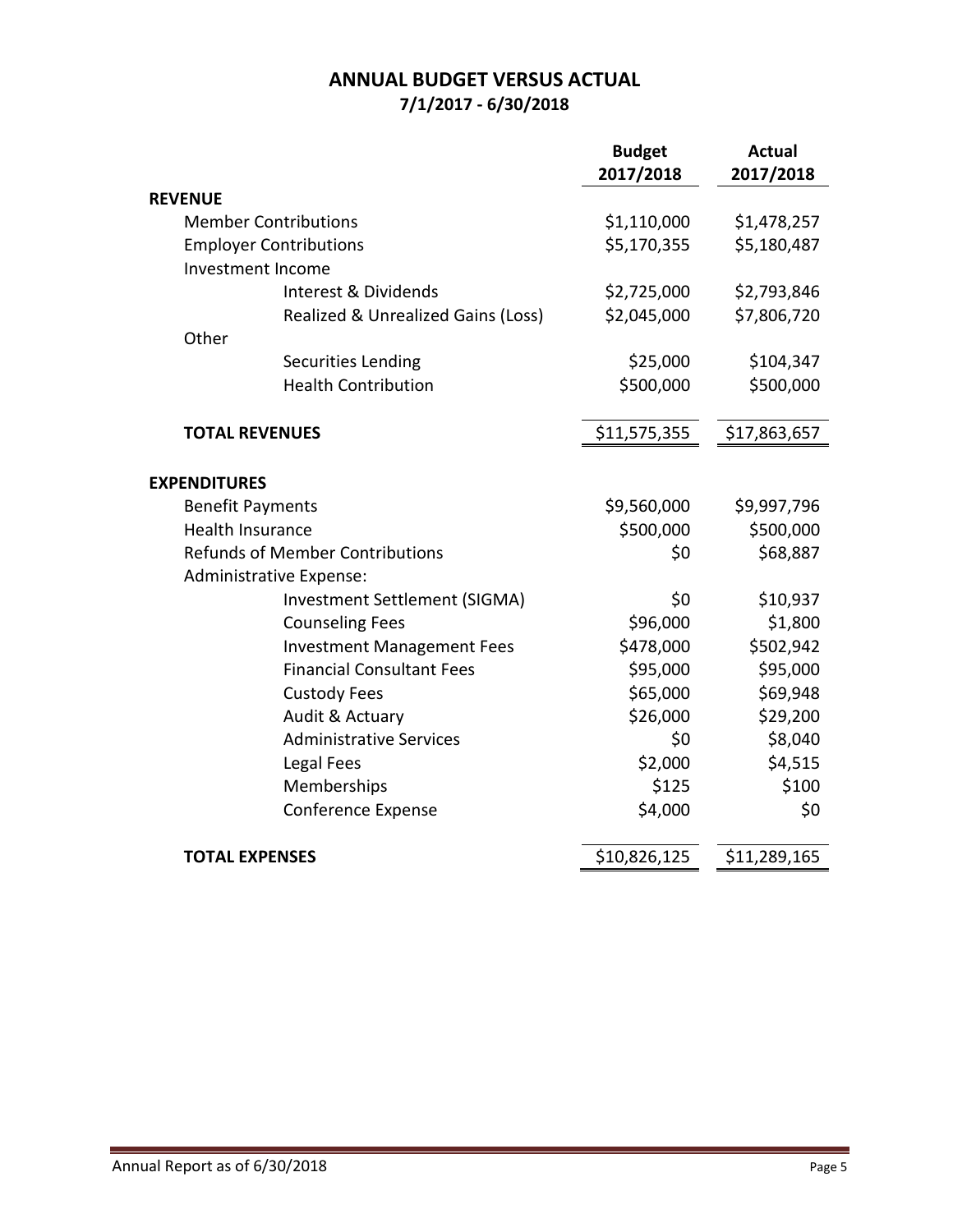#### **INVESTMENT PERFORMANCE**

## **Plante Moran Financial Advisors PORTFOLIO ACTIVITY REPORT City of Battle Creek Police and Fire Retirement System Performance Account(s)**

|                                        | 12/31/2016   | 12/31/2014    | 12/31/2012    | 12/31/2010    |
|----------------------------------------|--------------|---------------|---------------|---------------|
|                                        | To           | To            | To            | To            |
|                                        | 12/31/2017   | 12/31/2017    | 12/31/2017    | 12/31/2017    |
| Beginning Portfolio Value w/ Acc. Int. | 132,878,552  | 133,418,791   | 117,222,583   | 112,185,667   |
| Net Contributions/Withdrawals          | $-4,057,226$ | $-12,801,789$ | $-21,476,283$ | $-28,387,085$ |
| <b>Realized Gains</b>                  | 1,249,578    | $-429,958$    | 9,917,924     | 14,818,590    |
| <b>Unrealized Gains</b>                | 13,579,195   | 18,670,249    | 28,921,855    | 31,772,529    |
| <b>Interest and Dividends</b>          | 2,404,066    | 8,234,461     | 13,530,207    | 18,981,394    |
| <b>Management Fees</b>                 | $-511,823$   | $-1,449,933$  | $-2,485,737$  | $-3,645,688$  |
| Portfolio Fees                         | $-70,659$    | $-168,812$    | $-274,150$    | $-369,998$    |
| Portfolio value with Accrued Interest  | 145,471,682  | 145,471,682   | 145,471,682   | 145,471,682   |
|                                        |              |               |               |               |
| <b>Total Fees</b>                      | $-582,482$   | $-1,618,745$  | $-2,759,887$  | $-4,015,686$  |
| <b>Total Gain After Fees</b>           | 16,650,358   | 24,856,007    | 49,610,100    | 61,556,826    |
| Time Weighted Return                   | 12.77%       | 20.12%        | 46.27%        | 62.42%        |
| <b>Annualized Return</b>               | 12.77%       | 6.29%         | 7.90%         | 7.17%         |
| <b>Evaluation Benchmark</b>            | 13.01%       | 20.76%        | 46.63%        | 66.35%        |
|                                        |              |               |               |               |
| <b>Annualized Benchmark</b>            | 13.01%       | 6.48%         | 7.95%         | 7.54%         |
| <b>Cumulative Market Indices</b>       |              |               |               |               |
| Bloomberg Barclays U.S. Aggregate Bond |              |               |               |               |
| Index                                  | 3.54%        | 6.87%         | 10.95%        | 24.70%        |
| <b>S&amp;P 500 Index</b>               | 21.83%       | 38.29%        | 108.14%       | 146.55%       |
| MSCI EAFE (USD) Index                  | 25.03%       | 25.26%        | 46.25%        | 50.74%        |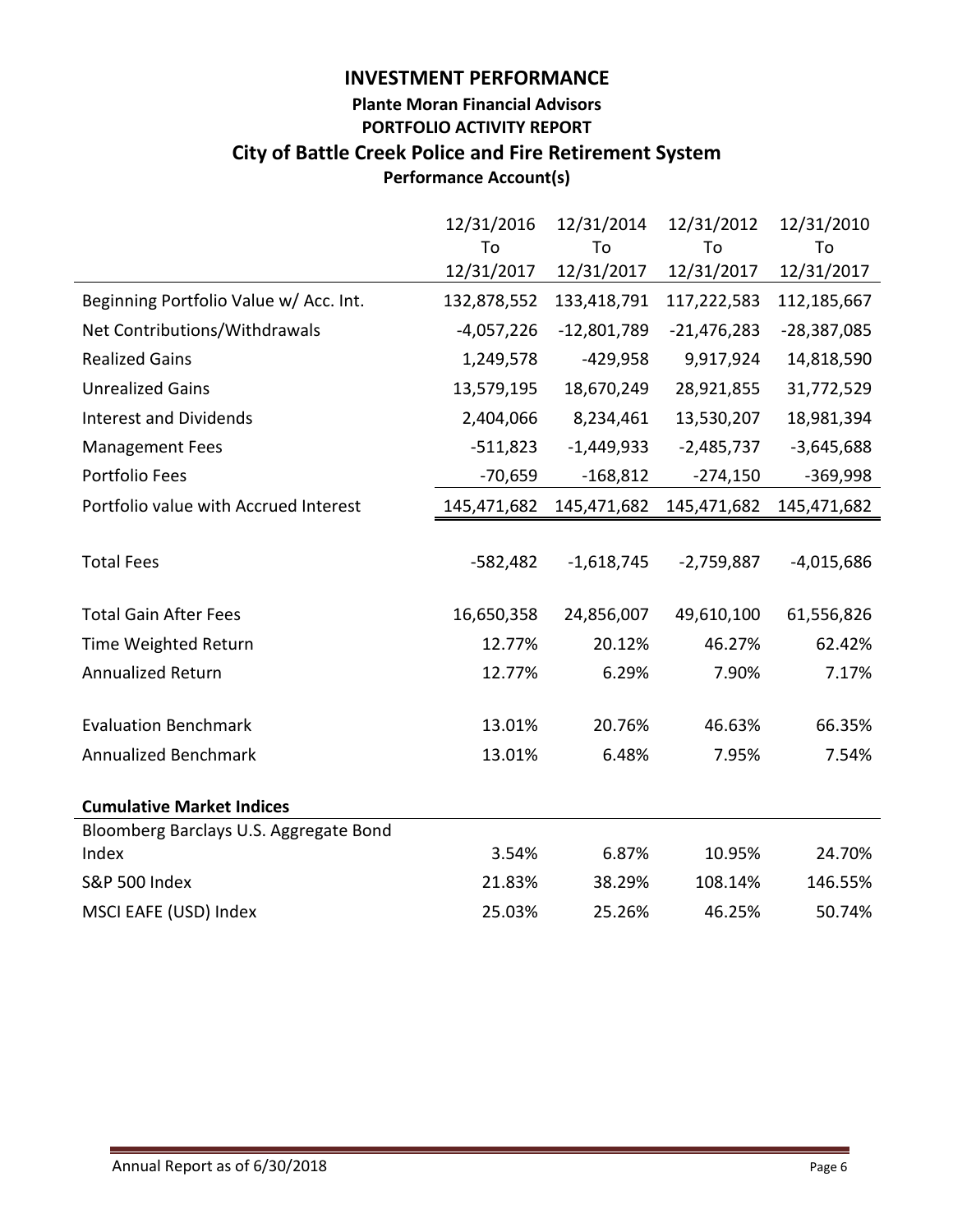## **SCHEDULE OF AMORTIZATIONS**

#### **For Development of Employer Contribution Rates Attributable to Actuarial Gains and Losses and Changes**

| Year<br><b>Established</b> | <b>Initial</b><br>Years | Years<br>Remaining                        | <b>Initial</b><br>Amount | <b>Previous</b><br><b>Amount</b> | Current<br><b>Amount</b> | Amortization<br>Factor | Payment     | <b>Previous</b><br>Payment | Percent<br>of<br>Payroll |
|----------------------------|-------------------------|-------------------------------------------|--------------------------|----------------------------------|--------------------------|------------------------|-------------|----------------------------|--------------------------|
|                            |                         |                                           |                          |                                  |                          |                        |             |                            |                          |
|                            |                         | <b>Initial Unfunded</b>                   |                          |                                  |                          |                        |             |                            |                          |
| 2018                       |                         | 26                                        |                          |                                  | \$25,759,166             | 19.0234                | \$1,354,081 |                            | 9.09%                    |
|                            |                         |                                           |                          |                                  |                          |                        |             |                            |                          |
|                            |                         | <b>Benefit Changes</b>                    |                          |                                  |                          |                        |             |                            |                          |
| 2007                       | 30                      | 19                                        | \$4,422,379              | \$5,086,588                      | \$5,105,134              | 14.9752                | \$340,906   | \$326,226                  | 2.28%                    |
| 2008                       | 30                      | 20                                        | \$390,603                | \$446,534                        | \$449,264                | 15.5922                | \$28,813    | \$27,573                   | 0.19%                    |
| 2009                       | 30                      | 21                                        | \$121,354                | \$137,581                        | \$138,731                | 16.1948                | \$8,566     | \$8,197                    | 0.06%                    |
| 2014                       | 30                      | 26                                        | $-$135,876$              | $-$143,806$                      | $-$146,253$              | 19.0032                | $-57,696$   | $-57,365$                  | $-0.05%$                 |
| 2016                       | 30                      | 28                                        | \$954,398                | \$971,927                        | \$988,646                | 20.0466                | \$49,318    | \$47,307                   | 0.33%                    |
| 2017                       | 30                      | 29                                        | \$1,322,624              | \$1,322,624                      | \$1,343,715              | 20.5547                | \$65,373    | \$62,858                   | 0.44%                    |
| 2018                       | 30                      | 30                                        | $-$111,600$              | \$0                              | $-$111,600$              | 21.0413                | -\$5,304    | \$0                        | $-0.04%$                 |
|                            |                         |                                           |                          |                                  |                          |                        |             |                            |                          |
|                            |                         | <b>Actuarial Cost Methods/Assumptions</b> |                          |                                  |                          |                        |             |                            |                          |
| 2009                       | 30                      | 21                                        | \$1,503,821              | \$1,704,894                      | \$1,719,139              | 16.1948                | \$106,154   | \$101,582                  | 0.71%                    |
| 2015                       | 30                      | 27                                        | \$6,841,876              | \$7,087,389                      | \$7,200,438              | 19.5360                | \$368,572   | \$353,547                  | 2.47%                    |
| 2017                       | 30                      | 29                                        | \$4,645,879              | \$4,645,879                      | \$4,719,963              | 20.5547                | \$229,630   | \$220,798                  | 1.54%                    |

## **ACTUARIAL ASSUMPTIONS**

| Valuation date:                   | June 30, 2018                            |
|-----------------------------------|------------------------------------------|
| Actuarial cost method:            | Entry-age actuarial cost method          |
| Amortization method:              | Level percent-of-payroll                 |
| Remaining amortization period:    | 30-year closed for benefit improvements  |
|                                   | and assumption changes                   |
|                                   | 26-year closed for all other liabilities |
| Asset valuation method:           | 5-year smoothed market with 20% corridor |
| Investment rate of return:        | 6.50%                                    |
| Projected salary increases:       | 4.00% - 16.00%                           |
| Assumed rate of payroll growth:   | 4.00%                                    |
| Assumed rate of membership growth | 0%                                       |
|                                   |                                          |

**Amortization Method:** The current method for amortizing Unfunded Actuarial Accrued Liability (UAAL) is a level percent of pay approach over a closed period of 30 years beginning July 1, 2015 and ending June 30, 2045 (26 years remaining as of the June 30, 2018 valuation, which determines